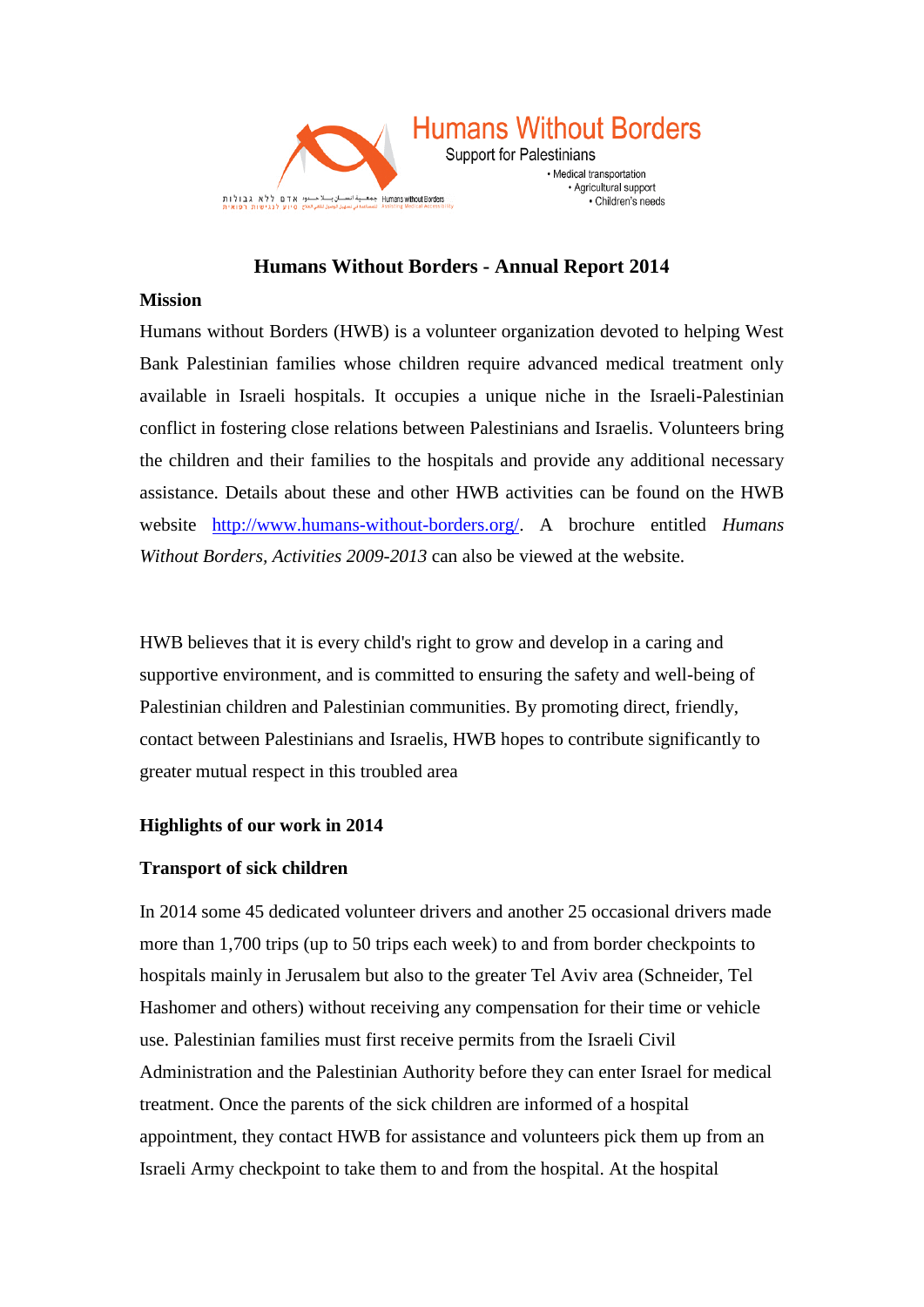volunteers assist the families in communicating with the staff and in taking care of their needs

During the second half of 2014, HWB volunteers worked under extraordinarily difficult conditions due to the outbreak of the Gaza war. For HWB, as well as for anyone living in Israel or Palestine, no matter what their political inclinations, this was a bleak time. Despite the closure of checkpoints by the army, and violent demonstrations on the part of Palestinians and the Israeli right, HWB managed to maneuver and successfully bring *our* children to and from the hospitals. Sometimes exceptional measures were needed. For example, several fathers had to carry their children, early in the morning, several kilometers to meeting points because access to the checkpoints was closed. When Palestinian families have to cope on their own the situation is simply dreadful. Several families were cursed and physically accosted on the Jerusalem light rail and one of the fathers, during the war in Gaza, travelling by bus to Tel Hashomer, was beaten by a bunch of hooligans. After that the father related he would prefer foregoing treatment for his child rather than having to go through such an onslaught again. These were very dark days. Nevertheless, despite these and other obstacles, the children were happy to make these arduous trips and without exception all reached the hospitals for treatment on time and in good spirits. While most of the trips take place in the Jerusalem area, to the Sharei Zedek and Hadassah hospitals, every effort was made to ensure that a volunteer was available, especially for the longer inter-city trips, to the Tel Aviv and Haifa hospitals even when there was very short notice for such trips. In this we have been helped by a generous anonymous donation specifically earmarked for this purpose which enables the use of a taxi service when volunteer drivers are not available. Some 35 trips to hospitals outside the Jerusalem area were made in 2014 using these funds. HWB applauds the volunteer drivers for their unflagging humanitarian contribution to Palestinian society.

Regrettably, because of the tension in the country and the war in Gaza, HWB was not able to promote its other popular activities, that of organizing each year two outings for the Palestinian children and their families. In 2014 we had planned a picnic in Beth Jalla, just outside Bethlehem, and a trip to the Sea. Both events had received funding from charities and were to have taken place in the summer but were postponed until a time when the violence and agitation in the country lessened. HWB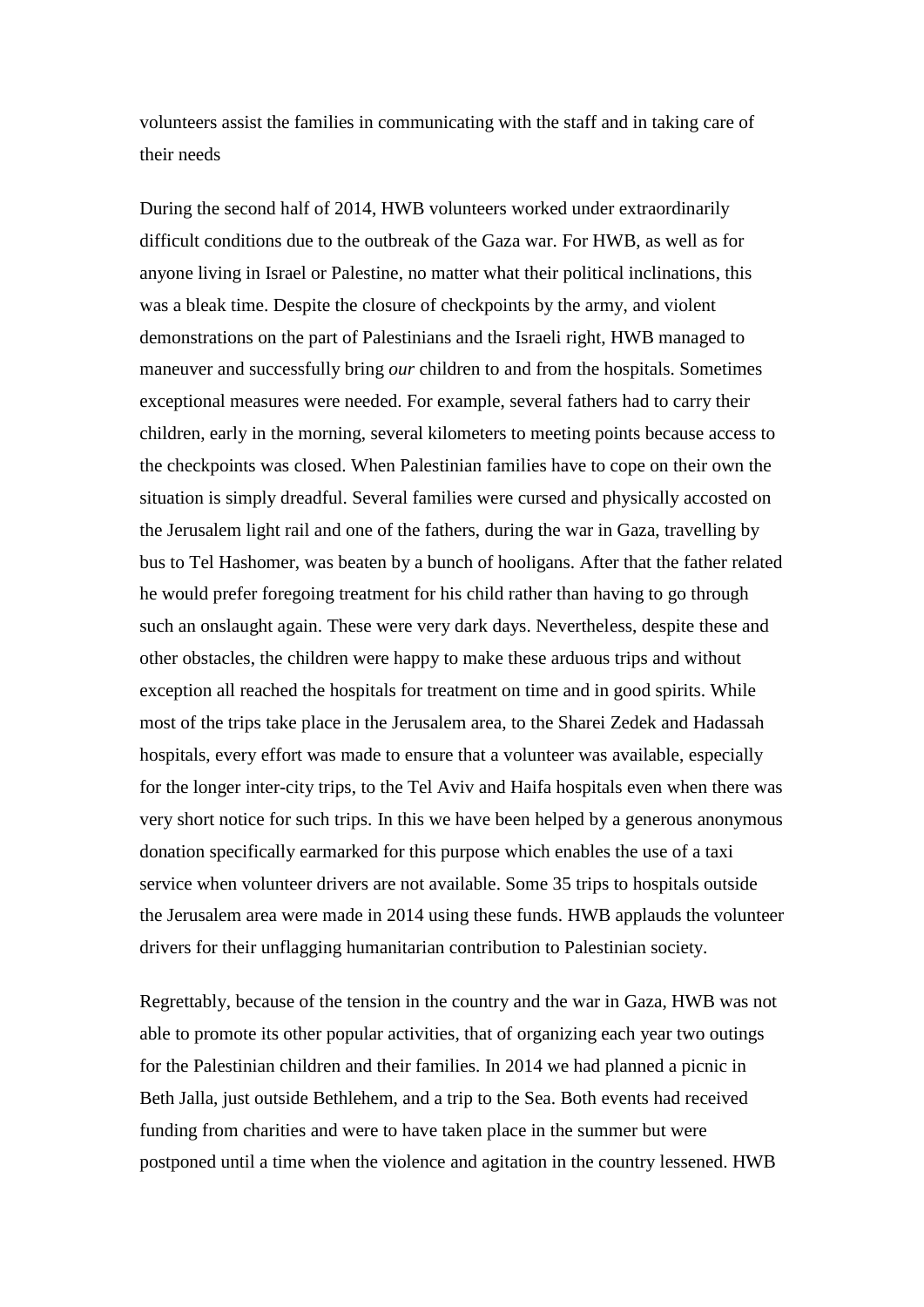is glad to announce that a festive party will be held early in February 2015 in Beth Jalla at the request of the many children and parents who look forward to this event with enormous expectation. Humans Without Borders is proud to sponsor and organize these activities. They help alleviate, if only for a short while, the pain and hardships that the children and parents experience in their daily lives.

### **Financial report**

The Financial Report for the year ending December 31 2014 is presented in Hebrew on the HWB website

# **Grants awarded**

Grants received in 2014 were from The Prelude Foundation for Eur 1050 for a festive event in Beth Jalla; Children of Peace authorised £1000 sterling to cover the costs of the Seaside Project. A crowd funding event resulted in a sum of approximately NIS 5000.

# **HWB website, newsletter and publicity**

The new HWB website created in 2012 now appears in English, Hebrew, Arabic and French. HWB posts a newsletter on its website which is circulated among members, volunteers and donors and all interested parties. It provides news and updates on current events and people involved in HWB activities.

The role of HWB and its volunteers in bridging the conflict in Palestinian-Israel relations was recently documented in Channel NewsAsia (31 January 2015). <http://goo.gl/ZB6WTp>



Daniella Talmon–Heller (R), a volunteer with Humans Without Borders, picks up Sabach (L) and her one-year-old son Abdallah, from the border with Palestine before taking them to the Sharei Zedek Medical Center in Jerusalem.